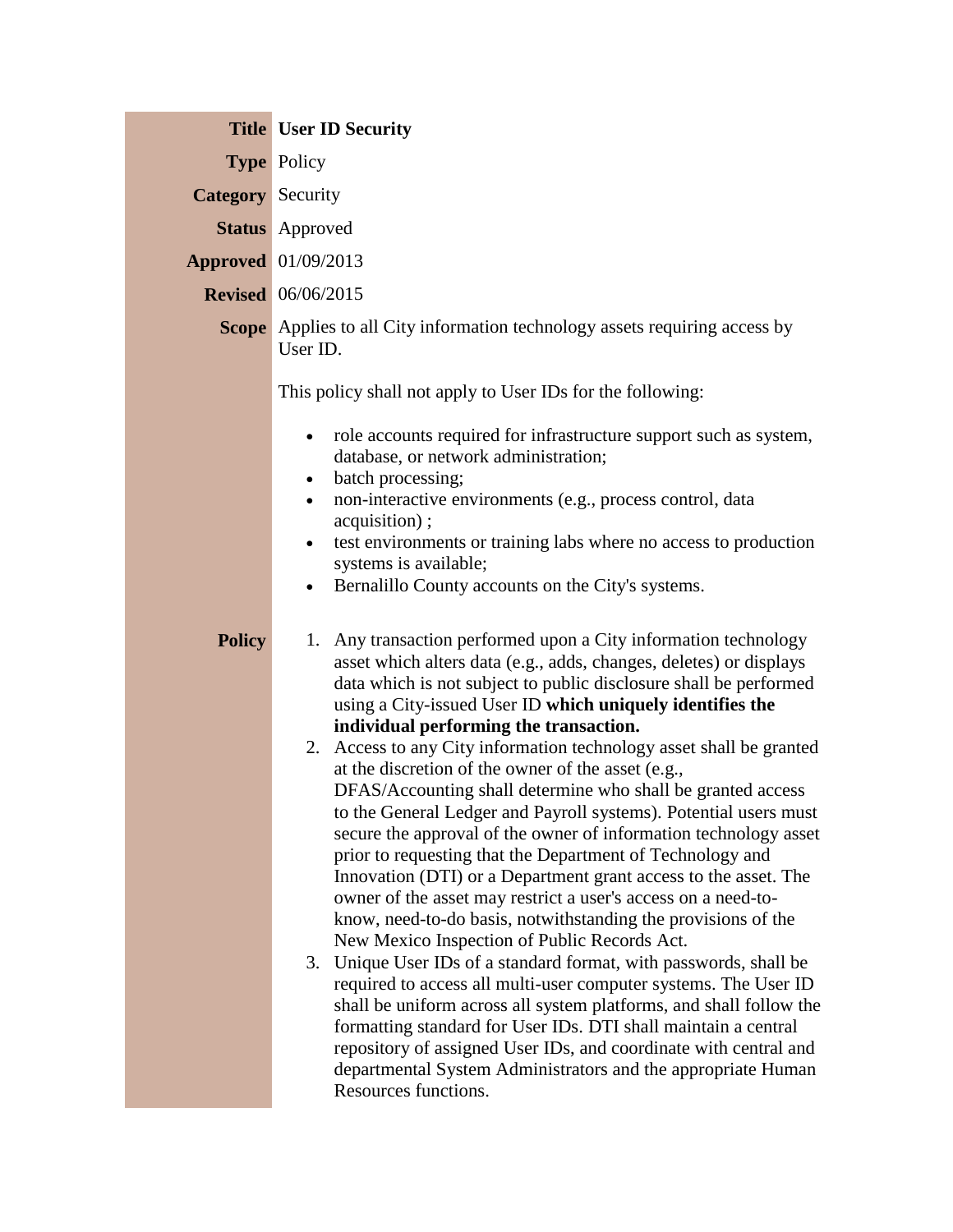- 4. Contractors or employees of non-City agencies who access City applications shall be issued User IDs which identify them as external users of City information technology assets, which shall be generated as defined above.
- 5. User IDs and passwords shall not be shared among users. Exceptions to the use of shared User IDs may be granted by the DTI Security Officer upon approval of the Technical Review Committee (TRC). A procedure for requesting and granting exceptions shall be published. The excepted systems shall be published in a standard. Exceptions shall be granted only if the DTI Security Officer determines that sufficient controls exist for the system to comply with City policies and regulations concerning the protection of City information technology assets. Budgetary and/or convenience issues alone shall not be considered sufficient justification for exception to this policy. The TRC may, at its discretion, periodically review and recommend modifying or revocation of existing exceptions.
- 6. A standard shall be published detailing specifications for passwords, including but not limited to minimum length; combination of alphanumeric and non-alphanumeric characters, expiration intervals, initial password assignment, and encryption.
- 7. A system shall automatically inhibit the use of a User ID after a standard number of access attempts with an incorrect password. The System Administrator or responsible function shall reactivate the User ID only after verifying the identity of the user. System Administrators shall quarterly review user access and suspend any user account that has not been active for a three month period. Any account in a suspend mode for three months shall be removed.
- 8. A system shall not permit the re-use of prior passwords for a minimum standard number of iterations.
- 9. A system shall automatically terminate a user session after a minimum standard period of inactivity.
- 10. A system shall provide an audit trail of transactions performed identifying the user who initiated the transaction, the date and time of the transaction, type of entry, and what data was accessed or altered. This information shall be retained for a minimum standard time period, notwithstanding additional retention periods which may be mandated by other policies or by law.
- 11. Unsuccessful access attempts and access violations shall be automatically logged, reported, and reviewed by the System Administration or Security Administration function for appropriate follow-up.